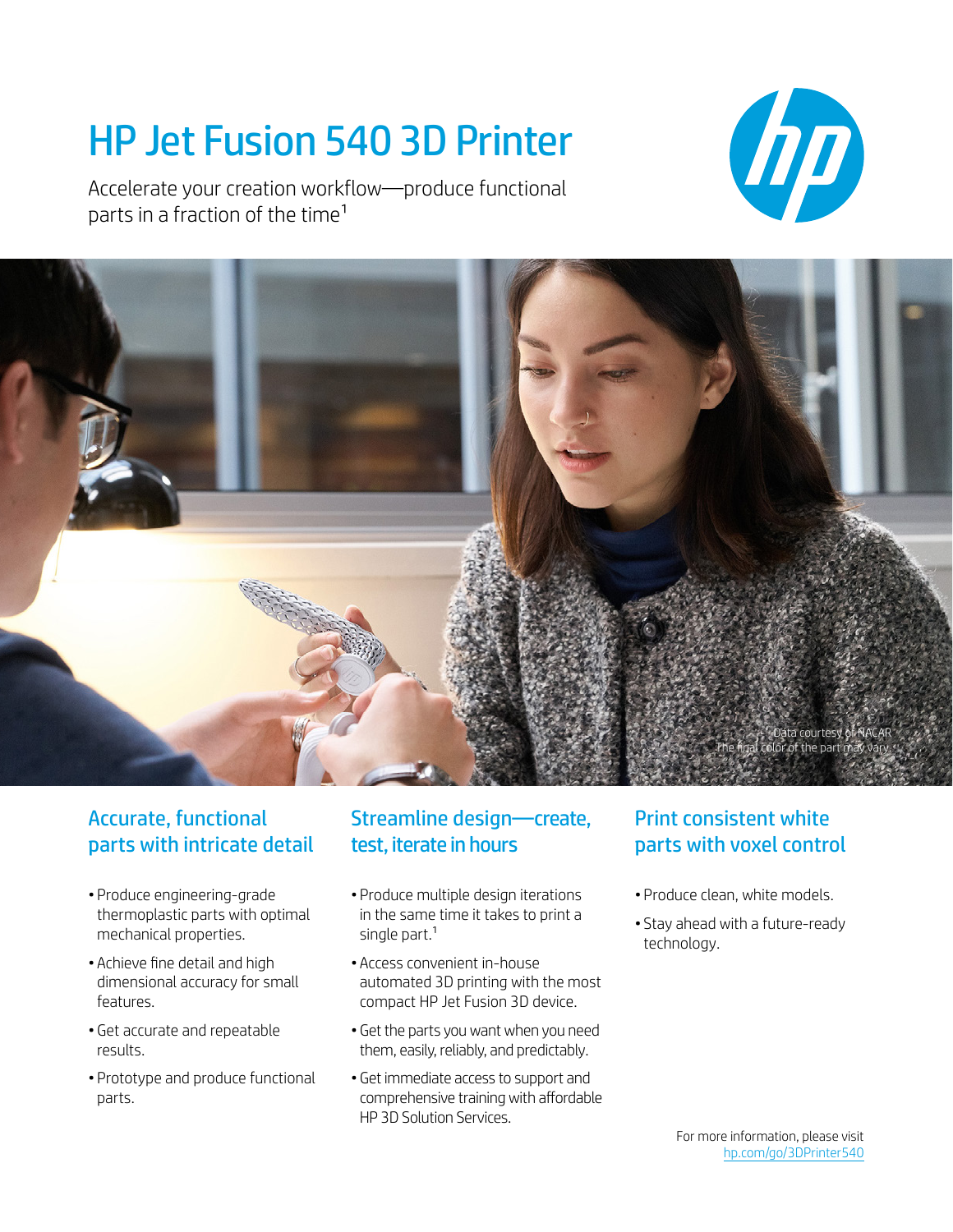## A fully integrated, compact design

An easy-to-use solution that integrates material mixing and loading, printing, and reclaiming material in one device.



Image shows the HP Jet Fusion 540 3D Printer







Streamline design from prototyping to production



Print consistent, quality parts Reduce time to market





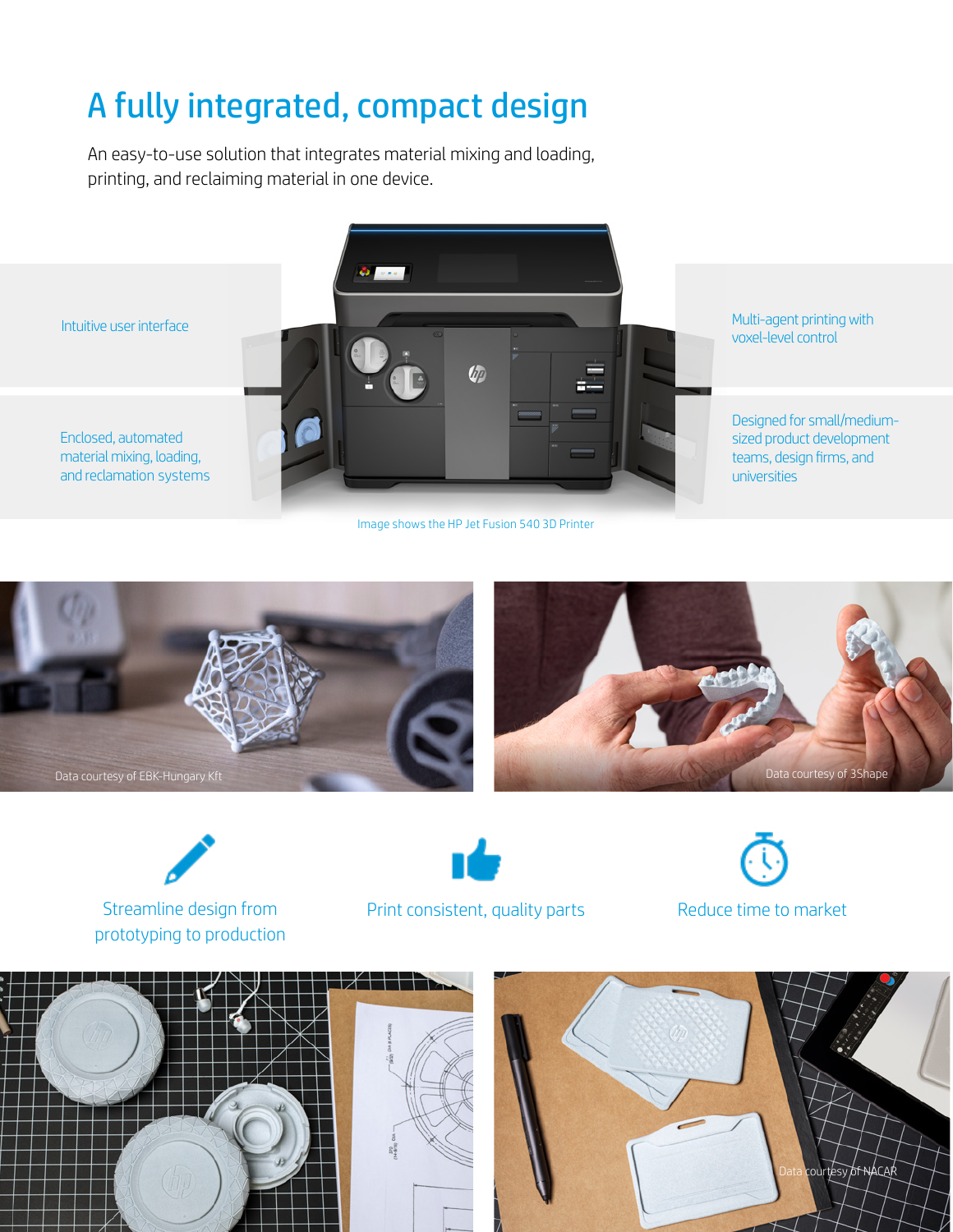# Reinventing 3D printing Reinventing 3D printing

HP Jet Fusion 580/380 Color and 540/340 3D Printers HP Jet Fusion 540 3D Printer



\* HP Jet Fusion 3D Printing Solutions using HP 3D High Reusability CB PA 12 provide up to 80% powder reusability ratio producing functional parts batch after batch.

For testing, material is aged in real printing conditions and powder is tracked by generations (worst case for reusability). Parts are then made from each generation and tested for mechanical properties and accuracy.